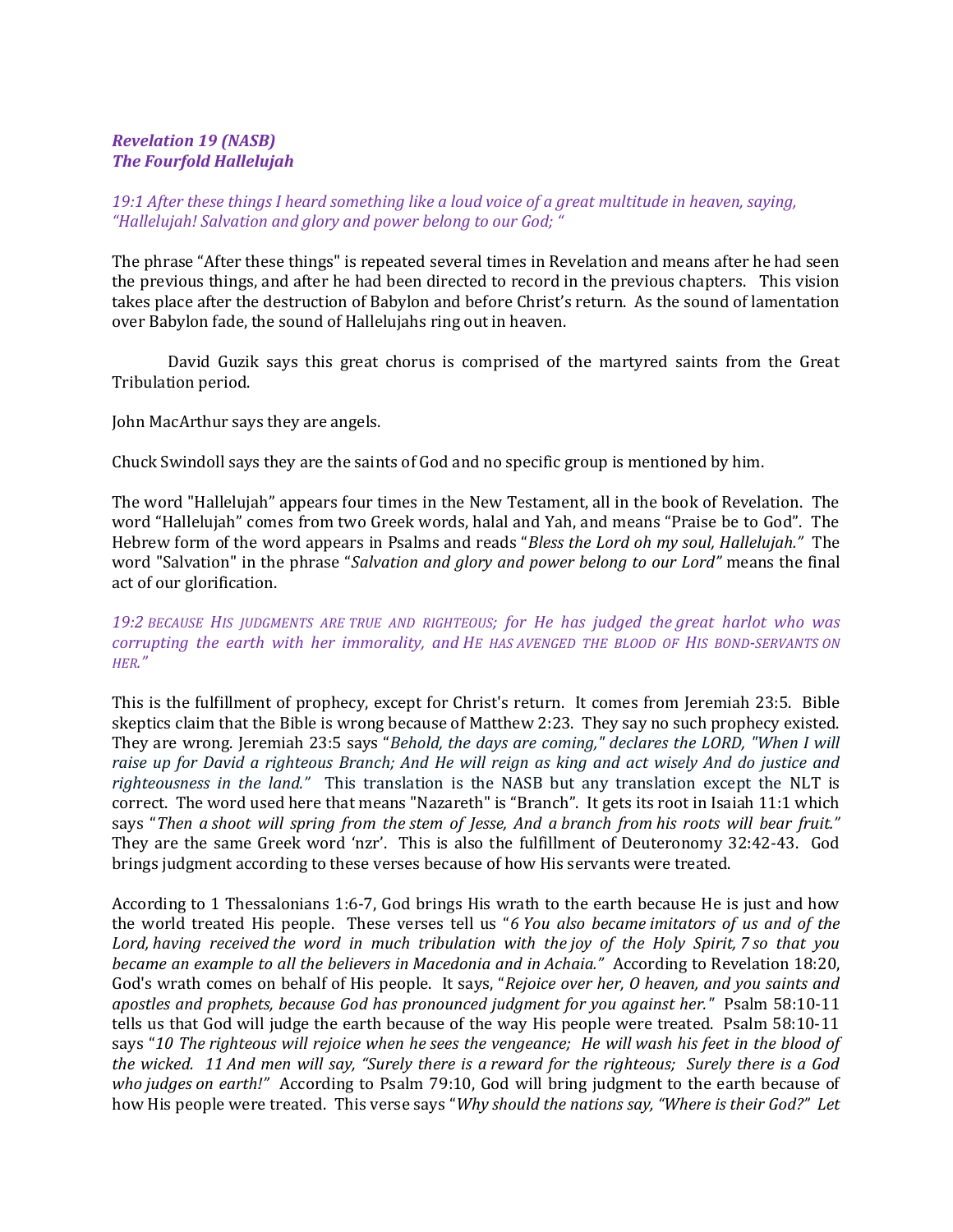there be known among the nations in our sight, vengeance for the blood of Your servants which has been shed." In Jeremiah 51:36 God made a promise to the prophet on account of how His people treated Jeremiah. Joel 3:20-21 tells us that God brings His wrath to the earth for vengeance for His people. 1 Thessalonians 2:14-16 says that God sends His wrath because of the way His people were treated.

#### 19:3 And a second time they said, "Hallelujah! HER SMOKE RISES UP FOREVER AND EVER."

The phrase "That her smoke rises up forever" shows her fate is sealed with the Final Judgment. God describes the destruction of Edom which will be destroyed and will burn forever and ever. Edom was a prideful people group located between Israel and Jordan. See Isaiah 34:10. Revelation 14:11 describes the punishment of those in hell as being forever and ever. The destruction of the most powerful empire in earth's history will mark Satan's reign and the end of man's reign over the earth.

19:4 And the twenty-four elders and the four living creatures fell down and worshiped God who sits on the throne saying, "Amen. Hallelujah!" 5 And a voice came from the throne, saying,

"Give praise to our God, all you His bond-servants, you who fear Him, the small and the great." 6 Then I heard something like the voice of a great multitude and like the sound of many waters and like the sound of mighty peals of thunder, saying,

"Hallelujah! For the Lord our God, the Almighty, reigns.

We know the voice from the throne is most likely an angel and not God Himself because the being says "Our God" in Verse 5. The phrase "Almighty" is used 9 times in Revelation.

## Marriage of the Lamb

19:7 Let us rejoice and be glad and give the glory to Him, for the marriage of the Lamb has come and His bride has made herself ready." 8 It was given to her to clothe herself in fine linen, bright and clean; for the fine linen is the righteous acts of the saints.

19:9 Then he \*said to me, "Write, 'Blessed are those who are invited to the marriage supper of the Lamb.'" And he \*said to me, "These are true words of God." 10 Then I fell at his feet to worship him. But he \*said to me, "Do not do that; I am a fellow servant of yours and your brethren who hold the testimony of Jesus; worship God. For the testimony of Jesus is the spirit of prophecy."

The Lamb is Jesus. The bride is the Church. The Church is described in the following verses as a virgin or a virgin without a fault, perfect. See 2 Corinthians 11:2 and Ephesians 5:27. The church is not actually holy, blameless, sinless, spotless but God "granted her to clothe herself with fine linen, bright and pure." Revelation 19:8 - ESV and KJV best versions. The Greek word for "clean" is 'katharos' and it means "pure, loyal and faithful". The Greek word for "bright" is 'lampros' and it means "radiant whiteness and it depicts glorification". Jesus describes Himself as the bridegroom and He leaves them in the following verses: Matthew 9:15, Mark 2:19-20 and Mark 5:34-35. Joseph and Mary are engaged or betrothed in Luke 1:27. As soon as Gabriel leaves Mary in Luke 1:39, she leaves and goes to Elizabeth's house. Joseph is at his father's house in Nazareth adding on a room. Mary is away from Joseph for 3 months. See Luke 1:56. Mary returns to her home (her parent's home). The bridegroom is Jesus. The bride is the Church. Jesus goes to heaven to prepare a place for us or add a room on at "Dad's" house in John 14:2. He promises to return to take us to His home.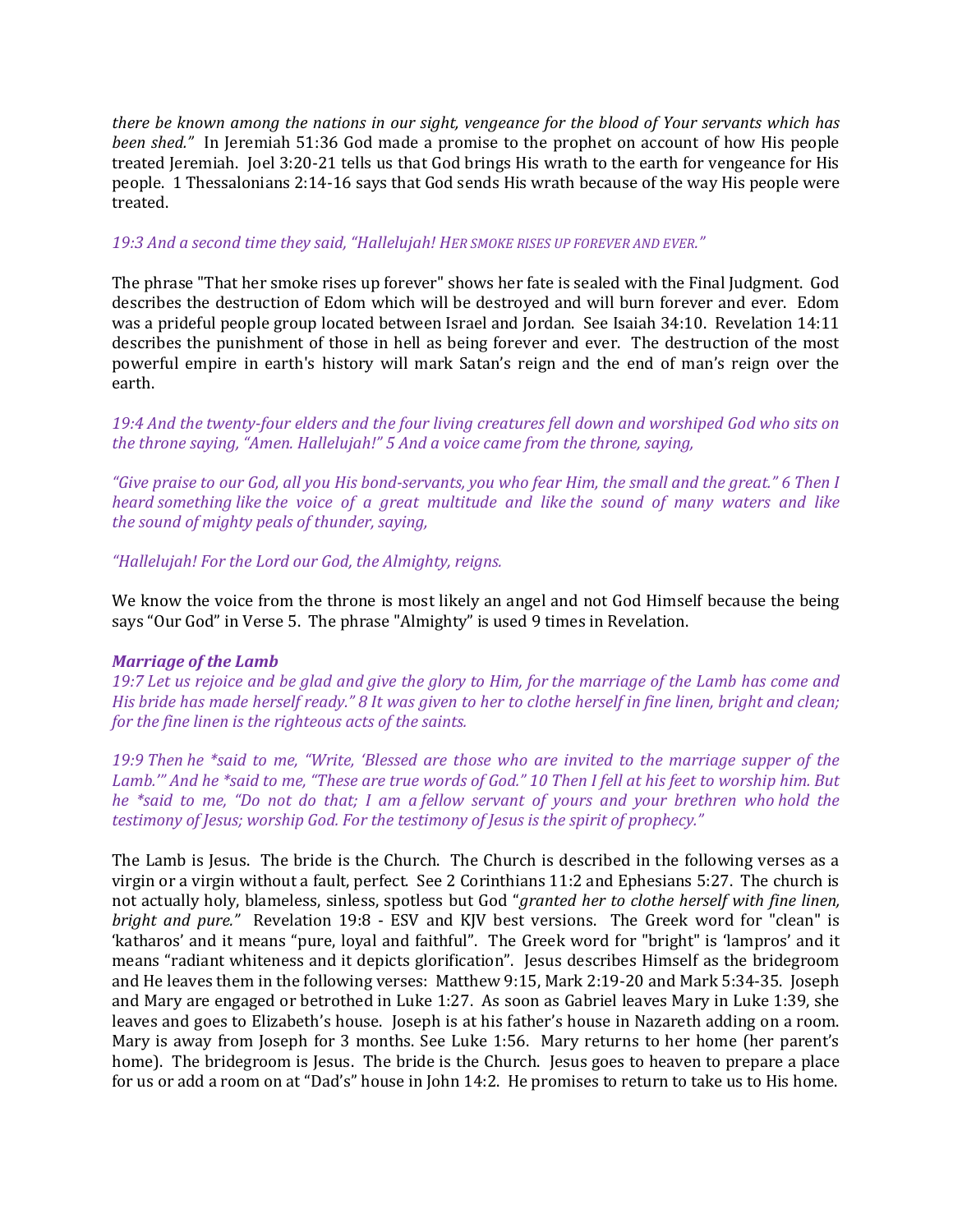These verses are an explanation of the Rapture. The Church is wearing the white, pure, clean linen in verse Revelation 19:8. The army returning from heaven is described as wearing white and pure linen. Revelation 19:14. If we are coming back with Jesus, that means we must already be in heaven. If we are the bride, we don't need an invitation to our own wedding, so the "Invited guests" must be a different group. It is possible that they are Old Testament believers. This is an angel talking, we know this is an angel talking and not Jesus because the angel tells John not worship him.

#### The Coming of Christ

19:11 And I saw heaven opened, and behold, a white horse, and He who sat on it is called Faithful and True, and in righteousness He judges and wages war. 12 His eyes are a flame of fire, and on His head are many diadems; and He has a name written on Him which no one knows except Himself. 13 He is clothed with a robe dipped in blood, and His name is called The Word of God.

Jesus returns to the Mt. of Olives. See Zechariah 14:3-4. Zechariah 14:4 speaks of Christ's second coming. It says "In that day His feet will stand on the Mount of Olives." 1 Thessalonians 4:17 says "Then we who are alive and remain will be caught up together with them in the clouds to meet the Lord in the air, and so we shall always be with the Lord." Jesus' feet never touch the earth. The verse in 1 Thessalonians 4 obviously gives credibility to the Rapture. The prophecy in Romans 11:26 is fulfilled here because it says all of the Jews will be saved. We know we have the timing correct because in Matthew 23:39 Jesus says "you will not see me again until they Israel acknowledge me as Lord. 'Baruch haba b'Shem Adonai' which means "Blessed is He who comes in the Name of the Lord." (Psalm 118:26)

These verses fulfill another prophecy, Genesis 49:10 because the scepter is a symbol of authority or reign. This time it passes from Satan to Jesus and He will reign. Genesis 49:10 says "The scepter shall not depart from Judah, Nor the ruler's staff from between his feet, until Shiloh comes, and to him shall be the obedience of the peoples." Another prophecy, Psalm 2:6-9, is fulfilled here in that God has passed the scepter to Jesus. All human kingdoms have ceased to exist. He will rule with a rod of iron. We learn that Jerusalem belongs to God alone and will not be ruled by anyone else. Zechariah 12:3 and 9 tell us about the final days regarding Jerusalem. According to 2 Thessalonians 1:6-9, Lord Jesus will come with His mighty angels and in flaming fire. He will bringing judgment because of the way His people were treated or persecuted. If we compare Matthew 24:30 to 1 Thessalonians 4:17, we find that they are two different events. Matthew 24:30 tells us about the Rapture and there will be no more mourning but 1 Thessalonians 4:17 describes the second coming of Christ and there will be mourning. 1 Thessalonians 4:17 when compared with Matthew 24:31 confirms a Rapture because we will all go up. At the time of Christ's second coming, all hope will be gone. The nonbelievers' fate is sealed. Jesus' second coming tells us that during the temptation of Jesus by Satan recorded in Luke 4:5-6, Satan is trying to give Jesus what He already owned.

"Why permit the church to suffer immensely, most believers to be killed, and spare but a few for the rapture, which has no apparent purpose, immediately before the tribulation period ends? " John MacArthur

"The 19th chapter of Revelation describing Christ returning to earth never speaks of a translation (Rapture) of living saints nor of a resurrection of dead believers." John MacArthur

This takes place before the Tribulation and the return of Christ. See Matthew 24:27-30.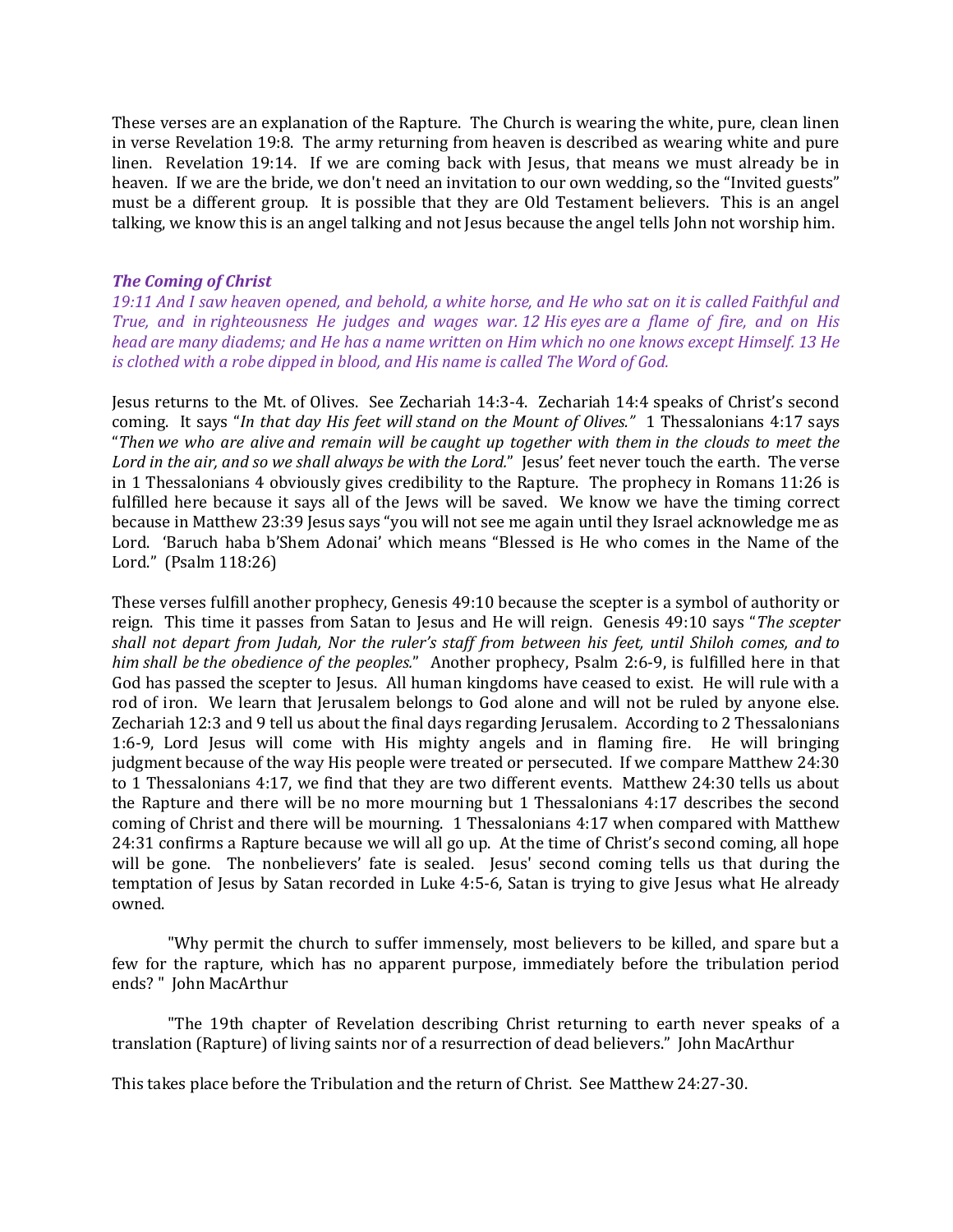These saints, already in heaven, will return with Him after God has summed them from the 4 corners of heaven. See Revelation 19:14. John again sees heaven. Revelation 4:1 says that John was let in. Revelation 19:11 says that John was let out. In Revelation 19:11, Jesus comes to Jerusalem riding a white horse as a conquering king. In John 12:15, Jesus enters Jerusalem riding on a donkey colt which is symbolic of the lowest of the lows. The phrase "faithful and true" shows us He keeps His promises. He faithfully judges nonbelievers as promised. The people of earth rejected Jesus the first time He came. Here, they still reject Him. But this time He comes to judge them. This time of the judgment is already on God's calendar. See Acts 17:31. The phrase "His eyes are a flame of fire" means nothing is hidden from God. He sees all. Hebrews 4:13 says "And there is no creature hidden from His sight, but all things are open and laid bare to the eyes of Him with whom we have to do."

"Those eyes that had reflected tenderness and joy when they looked upon children. That held compassion when He looked upon hurting people. That reflected forgiveness as He restored Peter. Thad wept over unrepentant Jerusalem. John now sees them flashing with the fire of judgment." John MacArthur

This isn't the first time John sees Jesus with eyes blazing with fire. Revelation 1:14 tells us "His eyes were like blazing fire". He sees the works of the churches. It says that "on His head were MANY crowns (or diadems). 2 Samuel 12:30 says "Then he took the crown of their king from his head; and its weight was a talent of gold, and in it was a precious stone; and it was placed on David's head. And he brought out the spoil of the city in great amounts." Jesus will have every crown of every kingdom because the victor takes the crown of the defeated kings. Imagine a crown that weighs a talent was given to King David. A talent weighs 80 to 100 pounds. We cannot know this special name and speculation is pointless. Jesus has numerous names. In John 1:1, Jesus is plainly the Word of God. The robe of Jesus is dipped in blood before He reaches the battle because this is the last battle and it is covered by the blood of the saints.

19:14 And the armies which are in heaven, clothed in fine linen, white and clean, were following Him on white horses.

The following verses tell us who comprises the "armies of heaven".

| Revelation 17:14 | Believers, the saints, us                         |
|------------------|---------------------------------------------------|
| Jude 1:14-15     | Believers, the saints, us                         |
| Daniel 12:1-2    | Old Testament Saints, and it could include angels |
| Matthew 25:31    | Armies of Heaven, angels                          |

We won't need any weapons, so the armies of heaven members don't need to carry any.

19:15 From His mouth comes a sharp sword, so that with it He may strike down the nations, and He will rule them with a rod of iron; and He treads the winepress of the fierce wrath of God, the Almighty. 16 And on His robe and on His thigh He has a name written, "KING OF KINGS, AND LORD OF LORDS."

The sword in Jesus' mouth is the written Word of God and the Holy Spirit. Jesus will say it and the Holy Spirit will show that it is true. Ephesians 6:17 tells us that "And take the helmet of salvation, and the sword of the Spirit, which is the word of God." This sword is different from the sword in Revelation 1:16 and 1:20. In Chapter 1, the sword is for the protection of believers but the sword in Chapter 19 will be used to destroy the enemies of God. Jesus will strike all of His enemies down by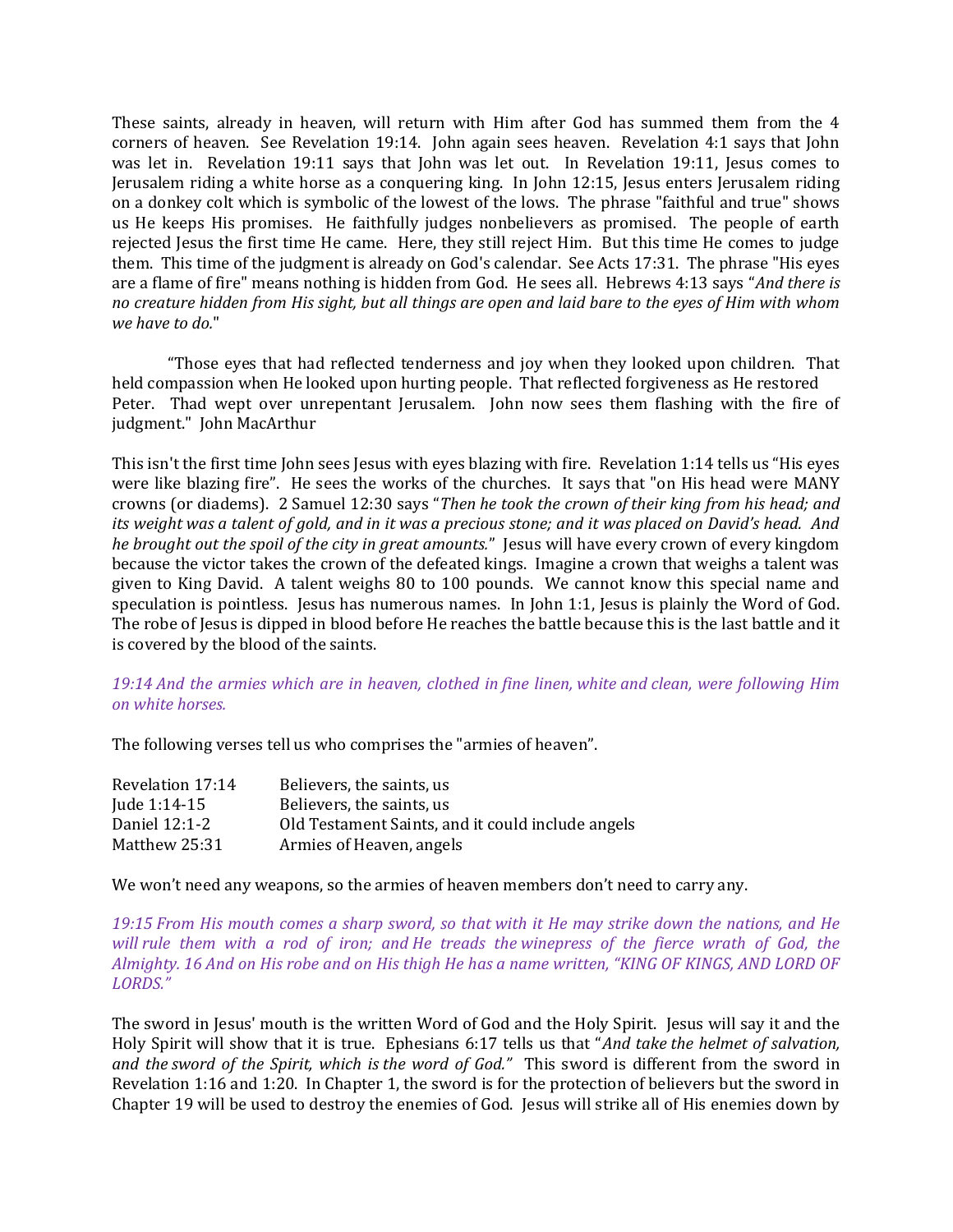Himself. This final judgment is described in Isaiah 66:15-16. It says "For behold, the Lord will come in fire and His chariots like the whirlwind, to render His anger with fury, and His rebuke with flames of fire. 16 For the Lord will execute judgment by fire and by His sword on all flesh, and those slain by the Lord will be many."

The phrase "treads the winepress of the fierce wrath of God" shows that the winepress is overflowing. Joel 3:13-14 tells us that "13 Put in the sickle, for the harvest is ripe. Come, tread, for the winepress is full; The vats overflow, for their wickedness is great. 14 Multitudes, multitudes in the valley of decision! For the day of the Lord is near in the valley of decision." Moses describes Jesus as just, incorruptible with partiality. Deuteronomy 10:17 says "For the Lord your God is the God of gods and the Lord of lords, the great, the mighty, and the awesome God who does not show partiality nor take a bribe." Paul describes Jesus as King of Kings and Lord of Lords. 1 Timothy 6:15 (NLT) says "For, At just the right time Christ will be revealed from heaven by the blessed and only almighty God, the King of all kings and Lord of all lords."

## 17 Then I saw an angel standing in the sun, and he cried out with a loud voice, saying to all the birds which fly in midheaven, "Come, assemble for the great supper of God,

Since Revelation 16:10 tells us that the kingdom of the beast "became darkened", Verse 17 tells us that either the darkening had been lifted and the Sun is shining or John could have risen above the clouds as an airplane does. The airplane gets above the clouds and it is a sunny day with the clouds below the plane. If we compare this to Matthew 24:29 we see that in Matthew the earth is darkened. So either we are correct about John being above the clouds or we are plunged into darkness again. Matthew 24:29 tells us "But immediately after the tribulation of those days THE SUN WILL BE DARKENED, AND THE MOON WILL NOT GIVE ITS LIGHT, AND THE STARS WILL FALL from the sky, and the powers of the heavens will be shaken." Many that write commentaries about this verse say that the angel must be shining brighter than the Sun but it is possible that the angel is silhouetted in front of the Sun. The birds are in "midheaven" above the clouds when the angel calls to them. (NASB is best, but all are OK.) Preparation of the scavengers for Armageddon is taking place here. If God is gathering the birds to eat the flesh of the dead at the Battle of Armageddon, then we can know that God knows that He will be victorious. Those that follow the beast will be annihilated and to God, "It is a done deal!" Luke 17:36-37 says "36 Two men will be in the field; one will be taken and the other will be left." 37 And answering they \*said to Him, "Where, Lord?" And He said to them, "Where the body is, there also the vultures will be gathered." People who deny a rapture say that Luke 17:36 is opposite of what we think. They say that the verse shows that the nonbelievers will be removed and the believers left behind. Verse 37 correlates with Revelation 19:17 because is says that the eagles or vultures will be eating the nonbelievers. The one left is a believer.

## 18 so that you may eat the flesh of kings and the flesh of commanders and the flesh of mighty men and the flesh of horses and of those who sit on them and the flesh of all men, both free men and slaves, and small and great."

The word flesh is used 5 times in this verse, use NASB, ESV, HCSB, but the KJV has the best use of language. Why do think it is used so many times? The battle between flesh and spirit is coming to an end. Galatians 5:17 says "For the flesh sets its desire against the Spirit, and the Spirit against the flesh; for these are in opposition to one another, so that you may not do the things that you please." The different groups are listed as opposed to just "all flesh" because it shows that God shows no partiality. God doesn't favor the rich or pity the poor. All people will be treated the same. Romans